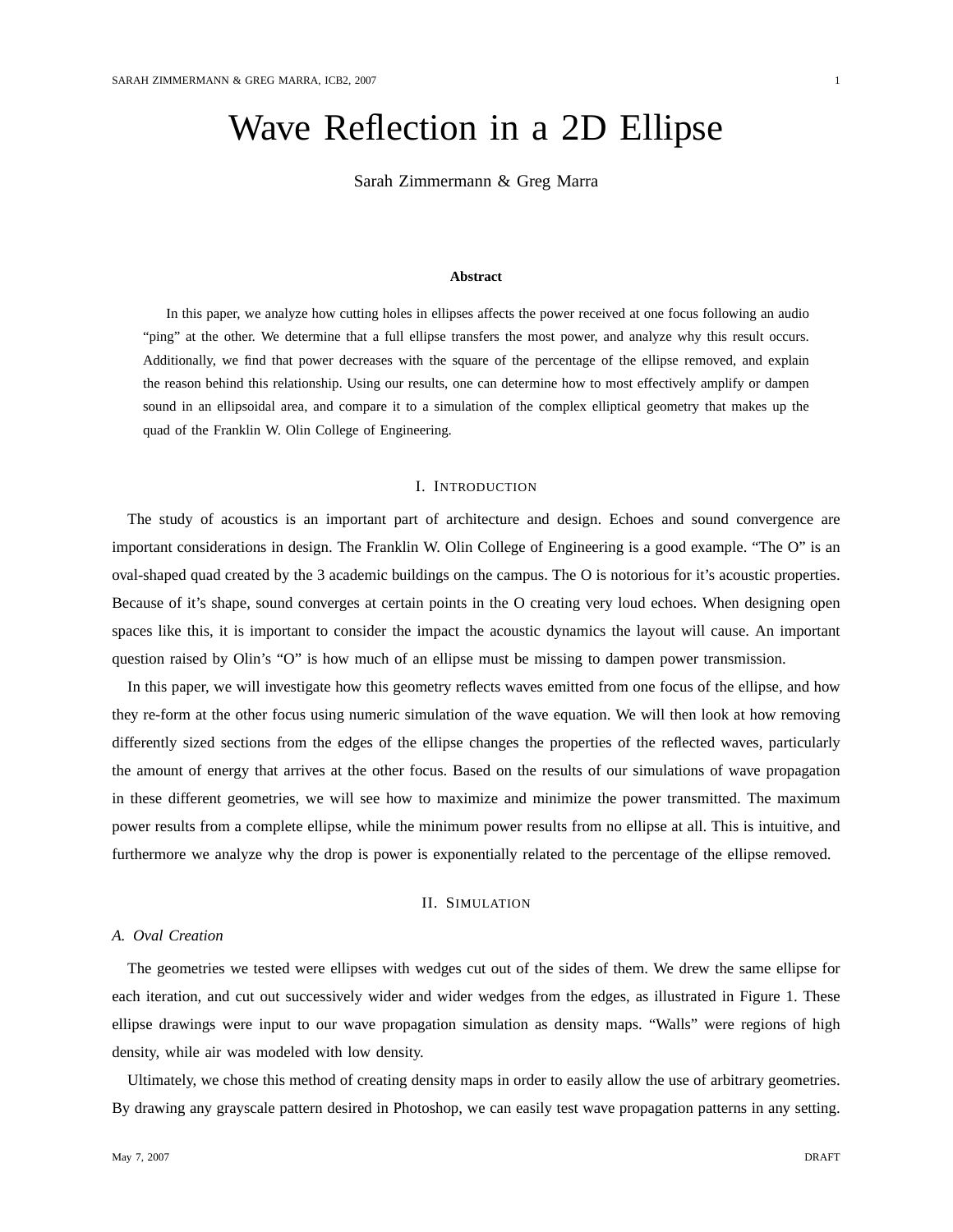

Fig. 1. Oval Geometry Illustration. In our simulation, we tested progressively less-complete ellipses, ranging from a full ellipse to a completely open two dimensional space.

#### *B. Wave Equation*

The equation governing the motion of waves through a medium is called the Wave Equation. It relates a state variable's second derivative in time with its second derivative in position, creating an oscillating system in the case of an initial displacement. As an example, the wave equation governing a mass-spring system is given in Equation 1.

$$
\frac{\partial^2 u}{\partial t^2} = \frac{k}{\lambda} \frac{\partial^2 u}{\partial x^2}
$$
 (1)

This version of the wave equation is for a physical mass-spring system rather than the pressure-based form of waves that actually make up sound. However, the two are completely analogous and with the correct constants will line up exactly, so this is what we choose to model. In this equation,  $k$  is the spring constant of the springs connecting a grid of masses with a density of  $\lambda$ , and u describes the displacement of each mass element. This partial differential equation is what governs these mechanical waves as the propagate through the system. However, all waves are driven by the same fundamental differential equation with changes only in the constants. In our acoustic system, it is not a wave of position displacement, but a wave of air pressure.  $\lambda$  corresponds to the density of the fluid, in our case air, and  $k$  is akin to pressure, as it pushes the air molecules apart.

However, in order to implement this into our simulation we need more than a partial differential equation. By manipulating this equation, we can arrive at a discretized solution for the wave equation in two dimensional space that we will be able to model using MATLAB. The solution to the equation is given in Equation 2. In this form of the equation,  $\Delta x$  represents the amount of space between simulated points. Additionally, a drag term has now been added to take into account the loss of energy up and down, as well as to friction and other environmental factors.  $\beta \dot{u}$  is a viscous drag term that takes energy away from the waves as they propagate.

$$
\ddot{u}_{x,y} = \frac{k}{\lambda} \frac{u_{x,y-1} + u_{x,y+1} + u_{x+1,y} + u_{x-1,y} - 4u_{x,y}}{\Delta x^2} - \beta \dot{u}_{x,y}
$$
\n(2)

In a perfect situation with no viscous dampening, waves would continue indefinitely, only reflecting when they hit objects. Due to computational limitations, we can not simulate a tremendous number of points, and thus need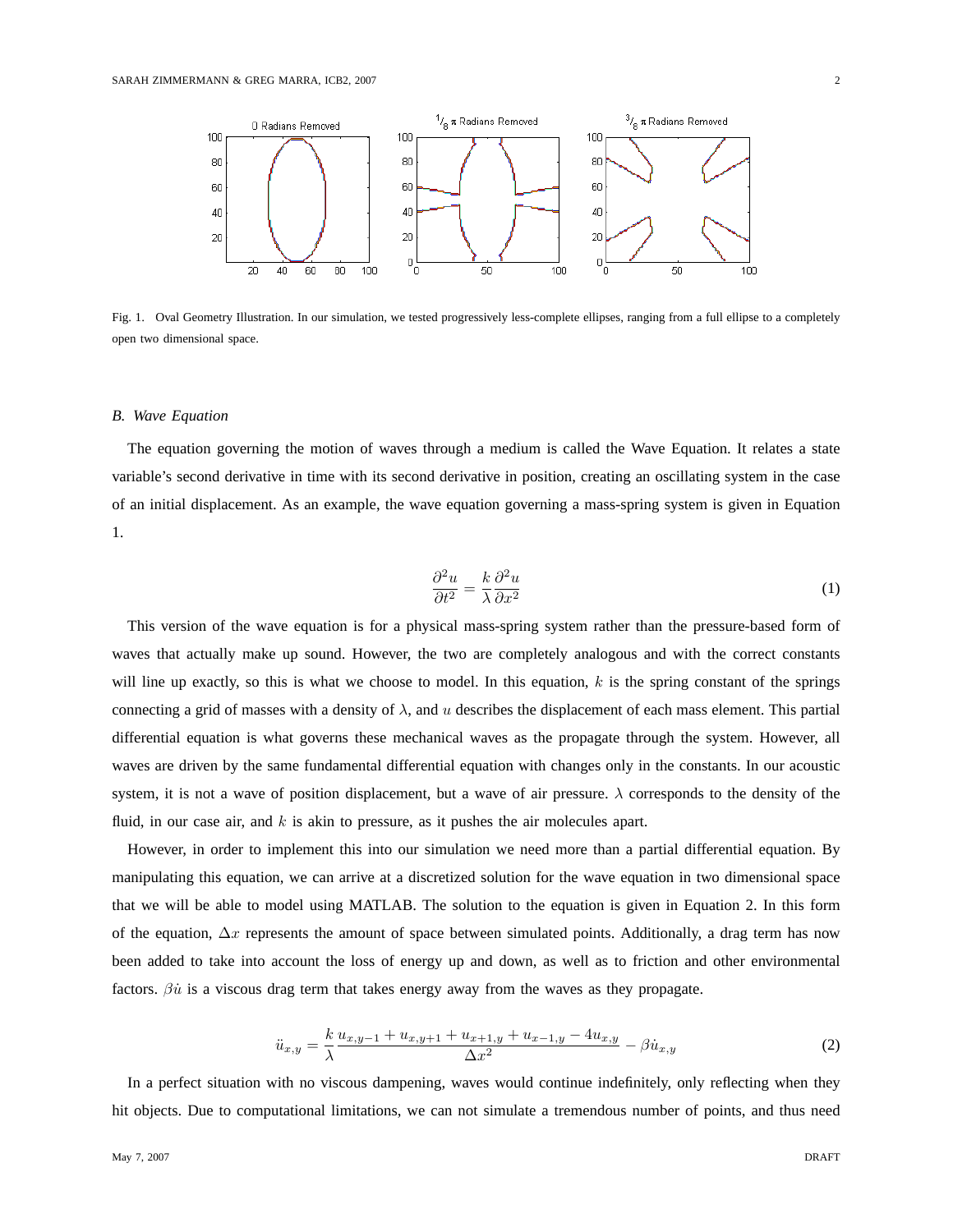a way for waves to "die out" when they reach the edge of our simulated area. The technique for this is called "impedance matching", which essentially amounts to adding a viscous drag term to the wave equation that precisely cancels out the wave's motion. In the case of a mass spring system, the correct dampening constant to impedance match is  $\sqrt{\frac{T}{\lambda}}$ . By setting the  $\beta$  term to this in the previous equation, the waves will simply run off the edge of the system (with slight ripples due to numeric error) rather than reflect back off the boundaries.

Using finite analysis in MATLAB, we simulated the propagation of waves through different ellipse geometries. We divided the ellipse geometry into a 100 by 100 grid of points, then used a 4th Order Runge-Kutta approximation to analyze the motion of the wave as time progressed. For each geometry, we "pinged" one of the foci of the ellipse, then recorded the wave amplitudes at the other focus. By integrating the amplitude of the waves at the focus squared (which is proportional to the received power), we measure the amount of energy received at that point.

## III. RESULTS

We ran our simulation for 13 different configurations of the ellipse, from a full ellipse with nothing cut out all the way to a flat plane with no ellipse. Our data shows that the amount of energy received decreases with the square of the amount removed, as shown in Figure 2. We found that in testing different ellipses, this relationship remained true.

In waves, power transmitted is proportional to the square of amplitude. Therefore, our definition of power is the square of the amplitude of the waves at the receiving focus. While the units we used don't have any meaning due to the arbitrary constants used in our simulation, the relative values for each cut-out ellipse tell us about what is happening in the system. As time progressed, there were small peaks of waves passing by the receiving focus. The first of these peaks that went by was the same in all the simulations, since this is the first unreflected wave coming straight from the point of origin. This effect is clearly shown in Figure 2. However, as time went on, all of the smaller waves eventually converged into one large peak again, echoing the initial "ping" that triggered them. How tall this peak was had to do with what percentage of the walls were left intact in the system, and closely mirrored the overall power transmitted curve discussed above.

# IV. ANALYSIS

What the data tells us is that, in fact, a solid ellipse is always the most effective way to focus power from a transmission signal placed at one of the foci. However, the energy received at the reception node decreased with the square of the percent of the ellipse removed, not linearly as we expected. However, this is due to our definition of power in the system, which is the square of the amplitudes of the waves. When you remove half the walls, only half of the wave converges, meaning only one quarter of the energy is transmitted. If, rather, we plot the amplitude of the convergence against the amount of the ellipse removed, we see that the amplitude of the convergence decreases linearly as sections of the ellipse are removed.

Our results allow us to determine how to minimize and maximize power transmitted. For the minimum amount, simply do not put up any walls that would reflect sound. The initial pulse passes by, and then the environment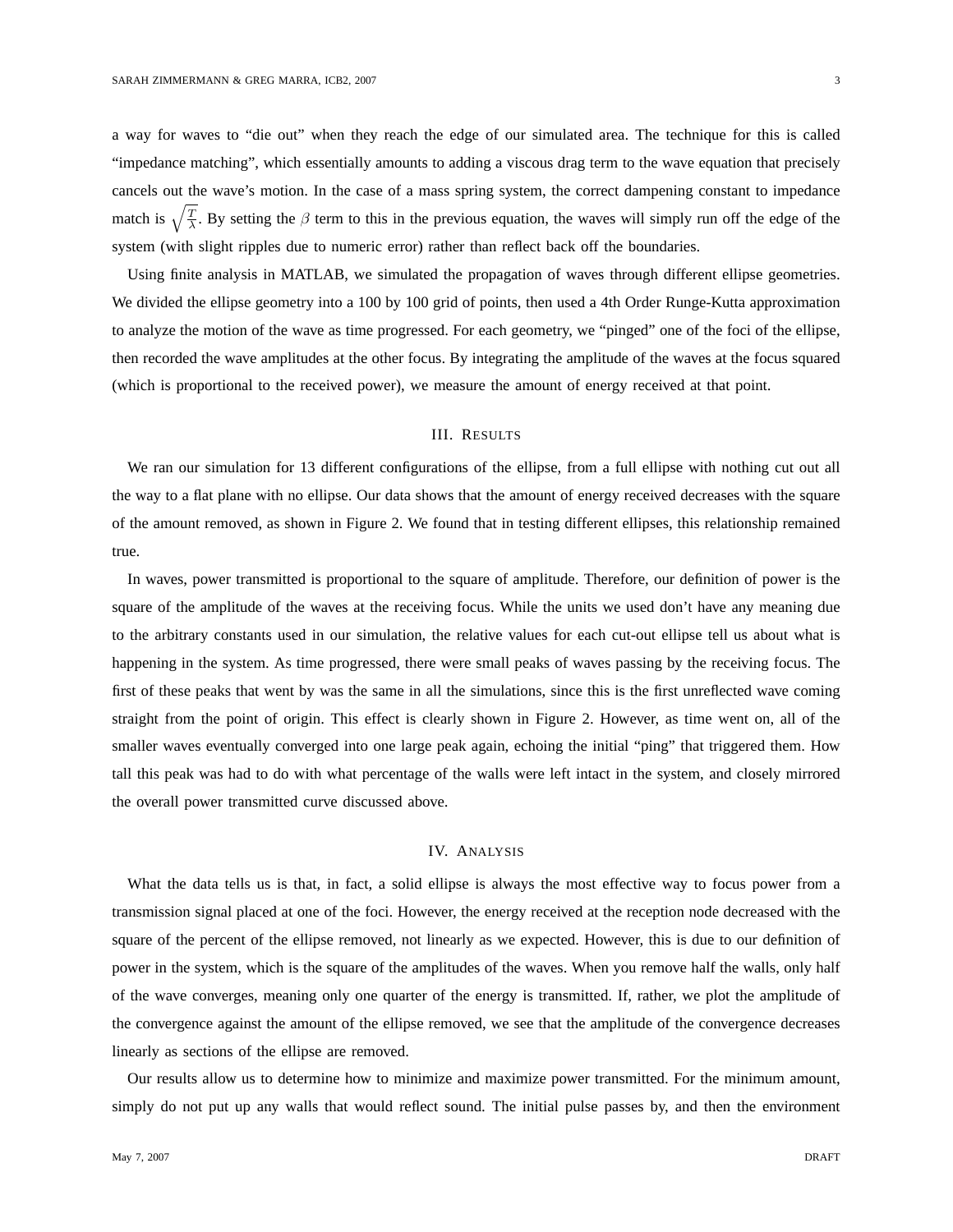

(Total Energy)

Fig. 2. **Simulation Results. (Top) This figure shows the power received at the reception focus as a function of time. (Bottom) Total Energy Received at Reception Focus as Function Percentage of Ellipse Removed. The energy received at the the reception focus drops as the square of the percentage of the ellipse removed. This makes sense, since power is the wave's amplitude squared, and as we remove so much of the sides, that much less of the wave converges back at the focus.**